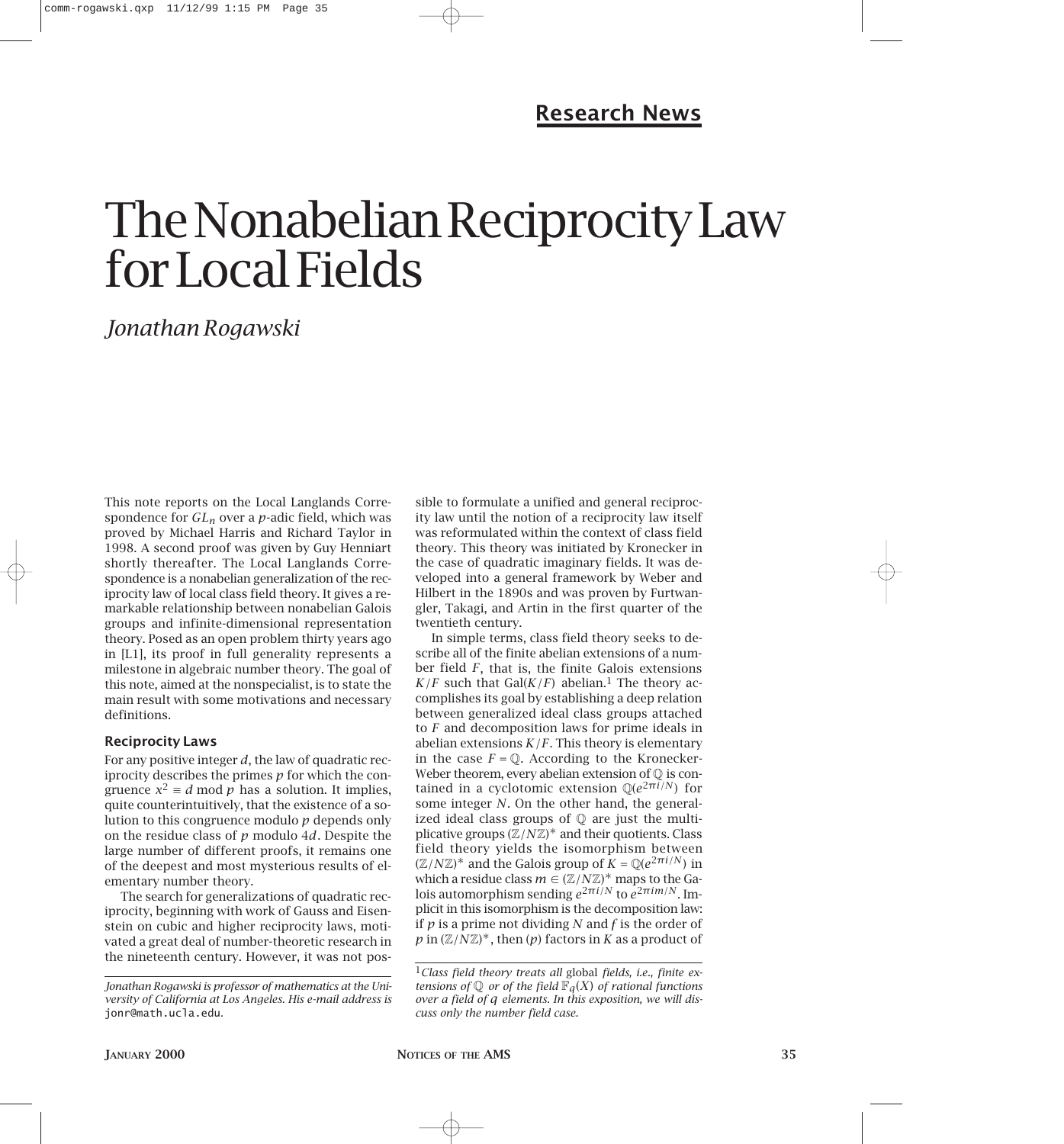$\varphi$ (*N*)/*f* distinct prime ideals in the ring of integers in *K*. Concretely, this means that  $x^N - 1$  factors modulo *p* as a product of  $\varphi(N)/f$  distinct irreducible polynomials and, in particular, the number of factors in the factorization modulo *p* depends only on *p* modulo *N*. The law of quadratic reciprocity follows from this fact in a natural way.

For an arbitrary number field *F*, the corresponding assertion is the Artin reciprocity law. It is most cleanly stated using "ideles" in place of ideals and a maximal abelian extension *Fab* of *F* in place of finite abelian extensions. Here we work inside a fixed algebraic closure  $\bar{F}$  of  $F$  and take  $F^{ab}$ to be the union of all finite abelian extensions *K* of  $F$  in  $\bar{F}$ . The "idele group" of  $F$  is defined in terms of the inequivalent completions of *F*, each of which is defined by a "place". Consider first the case  $F = \mathbb{Q}$ . The places *v* are the primes  $p = 2, 3, 5, \ldots$  and one infinite place  $v = \infty$ . The completions relative to these places are the fields  $\mathbb{Q}_p$  of *p*-adic numbers for *v* finite and  $\mathbb{Q}_\infty = \mathbb{R}$  for *v* = ∞. For *p* prime let  $\mathbb{Z}_p$  be the ring of *p*-adic integers within  $\mathbb{Q}_p$ . The *adele ring*  $A_0$  is the subring of tuples  $(x_v) = (x_\infty, x_2, x_3, x_5, \dots)$  in the direct product  $\prod_{\mathcal{V}}\mathbb{Q}_{\mathcal{V}}$  (product over all  $\mathcal{V}$ ) such that  $\chi_{\mathcal{V}}$  is in  $\mathbb{Z}_v$  for all but at most finitely many finite places *v*. The *idele group* is the group  $\mathbb{A}_{\mathbb{Q}}^*$  of invertible elements in  $\mathbb{A}_{\mathbb{Q}}$ . Locally compact topologies [CF] may be defined for  $\mathbb{A}_{\mathbb{Q}}$  and  $\mathbb{A}_{\mathbb{Q}}^*$  so that  $\mathbb{A}_{\mathbb{Q}}$  is a topological ring and  $\mathbb{A}_{\mathbb{Q}}^*$  is a topological group. The definitions are such that the diagonal embedding  $x \mapsto (x, x, x, x, ...)$  identifies  $\mathbb Q$  and  $\mathbb Q^*$  with discrete subgroups of  $\mathbb{A}_{\mathbb{Q}}$  and  $\mathbb{A}_{\mathbb{Q}}^*$ , respectively.

For an arbitrary number field, there are finitely many infinite places  $v$ , for which  $F_v$  is  $\mathbb R$  or  $\mathbb C$ , and infinitely many finite places, for which  $F_v$  is a finite extension of  $\mathbb{Q}_p$  for some prime  $p$ . The adele ring  $A_F$  and idele group  $A_F^*$  are defined in terms of the localizations  $F_v$  as in the case  $F = \mathbb{Q}$ . Again, the respective diagonal embeddings of *F* and *F*<sup>∗</sup> have discrete images.

The Artin reciprocity law is a certain continuous, surjective homomorphism

$$
r: \mathbb{A}_F^* / F^* \to \text{Gal}(F^{ab}/F)
$$

defined explicitly in terms of "Frobenius automorphisms". It is from this explicit definition of *r* that it is possible (with some work) to deduce fundamental number-theoretic information about *F*. In the case  $F = \mathbb{Q}$ ,  $\mathbb{A}_{\mathbb{Q}}^* / \mathbb{Q}^*$  can be identified with  $\mathbb{R}^*_+ \times \prod_p \mathbb{Z}_p^*$ , and *r* amounts to the identification of  $\prod_p \mathbb{Z}_p^*$  with Gal( $\mathbb{Q}^{ab}/\mathbb{Q}$ ) coming from the construction of  $\mathbb{Q}^{ab}$  by adjoining all roots of unity. This formulation puts together all of the class field theory isomorphisms for the extensions  $\mathbb{Q}(e^{2\pi i/N})$  in one package.

The theory just described is called *global* class field theory because it deals with a number field. *Local* class field theory is concerned with abelian

extensions of a *local field F*, i.e., a locally compact nondiscrete field. In characteristic zero, the only such fields are  $\mathbb{R}$ ,  $\mathbb{C}$ , and finite extensions of the field Q*p*. The latter examples are called *p*-*adic fields*. For a local field *F*, the reciprocity law takes a similar form, with the multiplicative group *F*<sup>∗</sup> taking the place of the idele group. More precisely, the local reciprocity law is a continuous homomorphism

$$
r: F^* \to \text{Gal}(F^{ab}/F).
$$

As in the global number-field case, the map *r* provides tangible nontrivial information about the arithmetic object  $Gal(F^{ab}/F)$  in terms of the elementary object  $F^*$ . If  $F$  is  $p$ -adic,  $r$  is injective and its image is dense, but it is no longer surjective. In particular, *r* extends by continuity to an identification of  $Gal(F^{ab}/F)$  with the profinite completion of  $F^*$ , and thus we obtain a simple description of Gal( $F^{ab}/F$ ). For example, if  $F = \mathbb{Q}_p$ , where  $p$  is an odd prime, then  $\mathbb{Q}_p^*$  is isomorphic to  $\mathbb{Z} \times (\mathbb{Z}/p)^* \times \mathbb{Z}_p$  and  $\text{Gal}(\mathbb{Q}_p^{ab}/\mathbb{Q}_p)$  is isomorphic to  $\hat{\mathbb{Z}} \times (\mathbb{Z}/p\mathbb{Z})^* \times \mathbb{Z}_p$ , where  $\hat{\mathbb{Z}}$  is the profinite completion of  $\mathbb Z$ . Of course, local class field theory consists of much more than an abstract group isomorphism. See [S] for a list of the properties of *r* relating the structure of *F*<sup>∗</sup> to the arithmetic of *Fab*.

#### **Nonabelian Reciprocity**

In the second of his *Two Lectures on Number Theory, Past and Present* ([W], vol. III, p. 301), André Weil summed up as follows the state of affairs in the 1920s and 1930s after the main results of class field theory had been established:

> Artin's reciprocity law, which in a sense contains all previously known laws of reciprocity as special cases, deals with a strictly commutative problem. It establishes a relation between the most general extension of a number-field with a commutative Galois group on the one hand, and on the other hand the multiplicative group over that field. Where do we go from there? Well—of course we take up the noncommutative case.

The group Gal( $F^{ab}/F$ ) is equal to Gal( $\bar{F}/F$ ) $^{ab}$ , i.e., the quotient of  $Gal(\bar{F}/F)$  by the closure of its commutator subgroup. A noncommutative generalization of Artin's law would, at the least, provide a description of the full Galois group  $Gal(\bar{F}/F)$  in some way that expresses the decomposition law for primes in finite extensions of *F*. It was a major obstacle, however, to find the right language for fomulating such a law. One gets a sense of the difficulty of the problem from a remark of Weil2 to

<sup>2</sup>*Note [1971a] in [W], vol. III, p. 457.*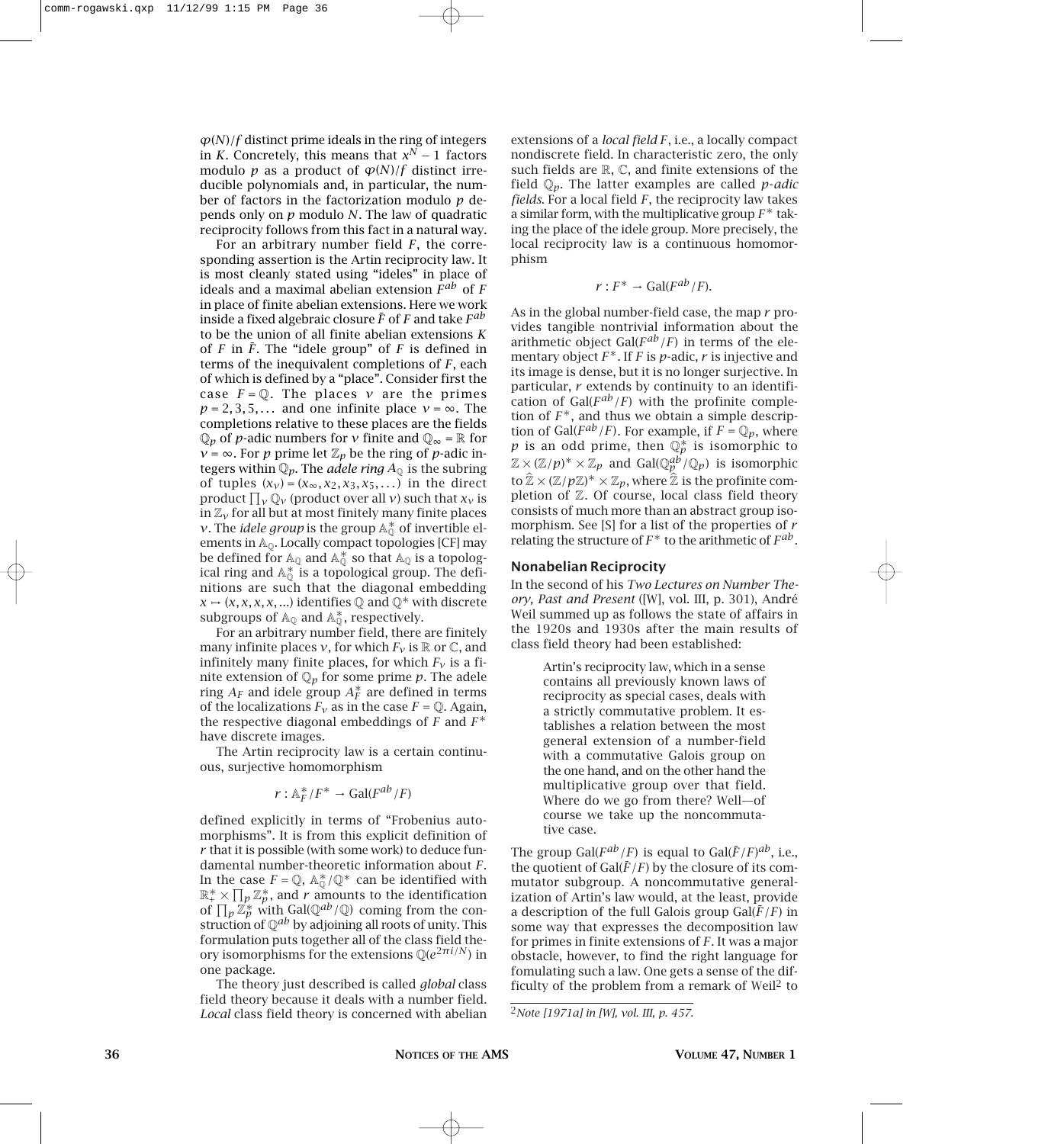the effect that E. Noether, E. Artin, and H. Hasse had hoped in vain that their theory of simple algebras would lead to a nonabelian theory but that by 1947 Artin confided that he was no longer sure that such a theory existed.3 The breakthrough came out of Langlands's discovery in the 1960s of the conjectural "Principle of Functoriality", which included a formulation of a nonabelian reciprocity law (both global and local) as a special case.

It turns out that in the nonabelian case, a key shift of viewpoint is necessary: one describes the representations of Gal( $\bar{F}/F$ ) rather than Gal( $\bar{F}/F$ ) itself. Thus, the global reciprocity law is formulated as a general conjectural correspondence between Galois representations and automorphic forms. In fact, in the 1960s Serre and Shimura derived nonabelian reciprocity laws of this type using the cohomology of modular curves. However, the Langlands reciprocity law, like Artin's abelian law, posits a correspondence independent of any particular geometric construction.

The Principle of Functoriality has led more generally to a web of interrelated results and conjectures which together make up the *Langlands Program*. This program has both a global and local aspect. See [A], [G], [L2], [K], [R] and the references they contain for a general overview of this program and its consequences.4 The article [D] mentions the relation between the Langlands Program and the modularity of elliptic curves.

#### **The Weil Group**

To describe the local nonabelian reciprocity law, we introduce the *Weil group*  $W(\bar{F}/F)$ .<sup>5</sup> Assume that *F* is a *p*-adic local field, i.e., a finite extension of  $\mathbb{Q}_p$  for some prime *p*. Let the ring of integers be  $O_F$ . This ring has a unique maximal ideal, necessarily principal, and we let  $\bar{\omega}$  be any generator, a so-called *prime element*. Denote by *q* the cardinality of the *residue field*  $k_F = \mathcal{O}_F/(\varpi)$ . One knows that a Galois automorphism  $\tau \in \text{Gal}(\bar{F}/F)$  induces an automorphism  $\bar{\tau}$  of the residue field  $\overline{k_F}$  of  $\bar{F}$ , and the map  $\tau \to \overline{\tau}$  from Gal( $\overline{F}/F$ ) to Gal( $\overline{k_F}/k_F$ ) is surjective. The Galois group  $Gal(\overline{k_F}/k_F)$  is isomorphic to  $\hat{\mathbf{Z}}$  and the *Weil group*  $W(\bar{F}/F)$  is defined as the dense subgroup of Galois automorphisms *τ* such that  $\bar{\tau}$  is of the form  $x \to x^{q^m}$  for some integer *m*.

3*Coincidentally, 1947 was the year that Harish-Chandra received his Ph.D. in physics under P. Dirac from Cambridge University. See [A] elsewhere in this issue of the* Notices *for a discussion of Harish-Chandra's work and its relation with the Langlands Program.*

4*For historical documents and commentary on functoriality as well as Langlands's papers in downloadable form, visit the Web site* [http://sunsite.ubc.ca/](http://www.sunsite.ubc.ca/DigitalMathArchive/Langlands/) [DigitalMathArchive/Langlands/](http://www.sunsite.ubc.ca/DigitalMathArchive/Langlands/)*.*

5*See Tate's article in [CO], Part II, for an excellent discussion of Weil groups in the local and global cases.*

The kernel of the map  $\tau \rightarrow m$  is a closed subgroup of  $Gal(F/F)$  called the *inertia subgroup*  $I_F$  of *F*. An element  $\tau$  mapping to  $m = 1$  is called a *Frobenius automorphism*. In any case, we have a (noncanonical) isomorphism  $W(\overline{F}/F) \simeq \mathbb{Z} \times I_F$ , and we use this to make  $W(\bar{F}/F)$  into a topological group, taking the product of the discrete topology on  $\mathbb Z$ and relative topology from  $Gal(\bar{F}/F)$  on  $I_F$ . With this definition, the restriction  $r'$  of the reciprocity map induces an isomorphism of topological groups

$$
(1) \t r': F^* \to W(\bar{F}/F)^{ab}.
$$

#### **The Dual Perspective**

As mentioned above, the key to the nonabelian reciprocity law is to dualize the reciprocity isomorphism (1). Thus, for *F* a *p*-adic field, we consider the isomorphism of character groups<sup>6</sup>

$$
(2) \qquad \sigma_1: \operatorname{Hom}(F^\ast,\mathbb{C}^\ast) \to \operatorname{Hom}(W(\bar{F}/F),\mathbb{C}^\ast)
$$

induced by  $r'$ .

Since the nonabelian generalization of a character is an irreducible representation, it is reasonable to consider the set  $G_n$  of equivalence classes of irreducible *n*-dimensional representations of  $W(\bar{F}/F)$  for all  $n \geq 1$ . Then

$$
\mathcal{G}_1 = \text{Hom}(W(\bar{F}/F), \mathbb{C}^*),
$$

and so from this point of view, the generalization of (2) would be some map of the form

$$
\sigma_n: \boxed{??'} \rightarrow \mathcal{G}_n
$$

with target  $G_n$ . What is much less obvious is the correct source for *σn*.

It turns out that the source of  $\sigma_n$  is the set of equivalence classes of *supercuspidal representations* of  $GL_n(F)$ , which are a type of infinite-dimensional representation that we define below. The global version relates irreducible *n*-dimensional representations of the Galois group and cuspidal representations of the group  $GL_n(\mathbb{A}_F)$ . It is more difficult to state precisely [CL], [L1], [R].

In hindsight it is not surprising that the nonabelian theory was not developed until the 1960s. The theory of infinite-dimensional representations of reductive groups was first developed actively in the 1950s, and the *p*-adic case was not studied intensively until the 1960s. The existence of supercuspidal representations for *GL*2 over a *p*-adic field was apparently first observed by F. Mautner.7 They were first studied in greater generality in the work of Jacquet and Harish-Chandra.

<sup>6</sup>*Here and below we consider only continuous characters, but omit the continuity in the notation.*

<sup>7</sup>*According to an oral communication from J. Shalika.*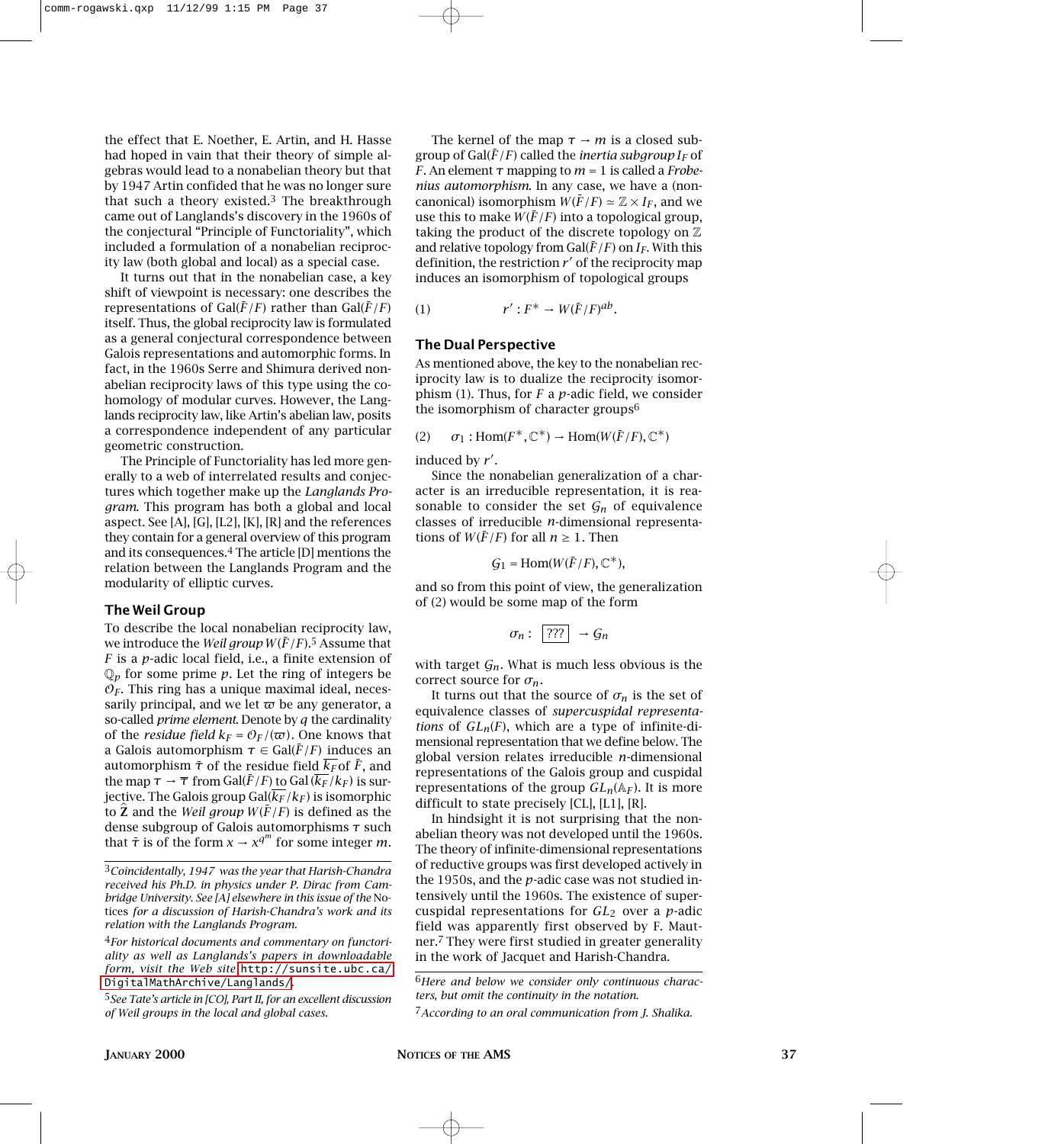#### **Admissible Representations**

Let  $G = GL_n(F)$ , and let  $(\pi, V)$  be a representation of *G* on a complex vector space *V*. Since *F* is a *p*adic field, *G* has a family of open compact subgroups  $\{K_m\}_{m\geq 1}$ , where  $K_m$  consists of the integral matrices  $g \in G$  such that  $g \equiv 1 \mod (\varpi^m)$ . We say that  $(\pi, V)$  is *admissible* if

• every vector  $v \in V$  is fixed by  $K_m$  for some  $m$ , and

• the subspace of vectors fixed by each *Km* is finite-dimensional.

From now on (*π,V*) will denote an *irreducible* admissible representation. We note that to each irreducible unitary representation  $(\pi', V')$  there is attached an admissible representation  $(\pi, V)$  in a natural way: *V* is the subspace of vectors  $v \in V'$ fixed by  $K_m$  for some  $m$ , and  $\pi$  is the restriction of  $\pi'$  to *V*. Furthermore, the space *V* of an irreducible admissible representation is either one-dimensional or infinite-dimensional. Indeed, if  $\dim V < \infty$ , then  $K_m$  is contained in ker  $\pi$  for some  $m$ , and since ker $\pi$  is normal, it must contain  $SL_n(F)$ . The *contragredient* of  $(\pi, V)$  is the representation  $\pi^*$  of *G* on the admissible dual space *V* <sup>∗</sup>, that is, the space of linear functionals on *V* that are fixed by *Km* for some *m*. A *matrix coefficient* of  $(\pi, V)$  is a function on *G* of the form  $f(g) = \langle \pi(g)v, w \rangle$  with  $v \in V$  and  $w \in V^*$ ; here  $\langle v, w \rangle$  is the bilinear pairing on  $V \times V^*$ . The representation *π* is called *supercuspidal* if the support of every matrix coefficient is compact modulo the center *Z* of *G*.

The *Local Langlands Conjecture* asserts that for all *n*, there exists a natural bijection

$$
\sigma_n:C_n\to G_n,
$$

where  $C_n$  is the set of equivalence classes of supercuspidal representations of  $G = GL_n(F)$ . In the special case  $n = 1$ , we have  $C_1 = \text{Hom}(F^*, \mathbb{C}^*)$ . Of course, to give this conjecture some content, we must specify what is meant by "natural". To do so, we exploit the fact it is possible to attach so-called *L* and  $\epsilon$  factors to objects in either  $C_n$  or  $\mathcal{G}_n$ , although the procedure is quite different in the two cases.

#### *L* and  $\epsilon$  **Factors**

*L* factors generalize the individual factors of the Euler product representation of the Riemann zeta function  $\zeta(s)$ , which is represented for  $Re(s) > 1$ by the Euler product

$$
\zeta(s) = \prod_p (1 - p^{-s})^{-1}.
$$

There are two fundamentally different ways to make the generalization, both of which play a key role in our story. Our goal is to define more general  $L$  factors and the closely related  $\epsilon$  factors in the local case, but our description will be clearer if we begin with the global case. The global factors arose first historically, and it was an important theoretical step to define their local counterparts. For the moment then *F* will denote a number field.

First of all, we can follow Hecke and attach an *L* function  $L(s, \chi)$  to each continuous homomorphism  $\chi : \mathbb{A}_F^* / F^* \to \mathbb{C}^*$ . Such a homomorphism is called a *Hecke character*. A Hecke character *χ* gives rise, by restriction, to a homomorphism  $\chi_v: F_v^* \to \mathbb{C}^*$  for all places *v* of *F*, and the *Hecke L function* of *χ* is defined as an infinite product

$$
L(s,\chi)=\prod_{\nu}L(s,\chi_{\nu})
$$

of *local factors L*(*s,χv* ).

If *v* is finite, we say that  $\chi_{v}$  is *unramified* if the restriction of  $\chi_{\nu}$  to  $\mathcal{O}_{\nu}^{*}$  is trivial, where  $\mathcal{O}_{\nu}^{*}$  is the group of units in the ring  $\mathcal{O}_V$  of integers in  $F_V$ . In this case, we set  $L(s, \chi_v) = (1 - \chi(\varpi_v)q_v^{-s})^{-1}$ , where  $\varpi_{v}$  is any prime element in  $\mathcal{O}_{v}$  and  $q_{v} = |\mathcal{O}_{v}/(\varpi_{v})|$ . If *v* is finite but  $\chi_{\nu}$  is ramified, then  $L(s, \chi_{\nu}) = 1$ . If *v* is infinite,  $L(s, \chi_v)$  is defined in terms of a certain finite product of gamma functions. The continuity of  $\chi$  implies that  $\chi_{\nu}$  is unramified for all but finitely many *v*, and thus *L*(*s,χ*) is an Euler product. The product converges absolutely and uniformly for Re(*s*) sufficiently large, and it thus defines an analytic function in a suitable right half plane. The Riemann zeta function is the Hecke *L* function corresponding to the trivial Hecke character of A<sup>∗</sup> <sup>Q</sup> */*Q∗.8 The Dirichlet *<sup>L</sup>* functions that arise in the proof that there are infinitely many primes in arithmetic progressions are also Hecke *L* functions, apart from a contribution from a finite product arising from the infinite places.

Hecke proved that his *L* functions  $L(s, \chi)$  can be meromorphically continued to the entire complex plane and that they satisfy a *global* functional equation of the form

$$
L(s, \chi) = \epsilon(s, \chi)L(1-s, \chi^{-1}),
$$

where  $\epsilon(s, \chi)$  is a factor of the form  $A \cdot B^s$  for some constants *A* and *B*. This generalizes the functional equation of the Riemann zeta function. An important method for proving Hecke's results using Fourier analysis on local fields and adele rings was developed in 1950 by J. Tate in his well-known Ph.D. thesis and also by K. Iwasawa. The great virtue of this method is that it provides a local interpretation of the local factors and, equally important, a factorization of  $\epsilon(s, \chi)$  into local  $\epsilon$  factors as described below.

What emerges clearly in the work of Langlands and Jacquet-Langlands is that the nonabelian

<sup>8</sup>*More precisely, it is the product of the Riemann zeta function and a factor coming from*  $v = \infty$ *. This is the gamma factor that enters the usual functional equation for the zeta function.*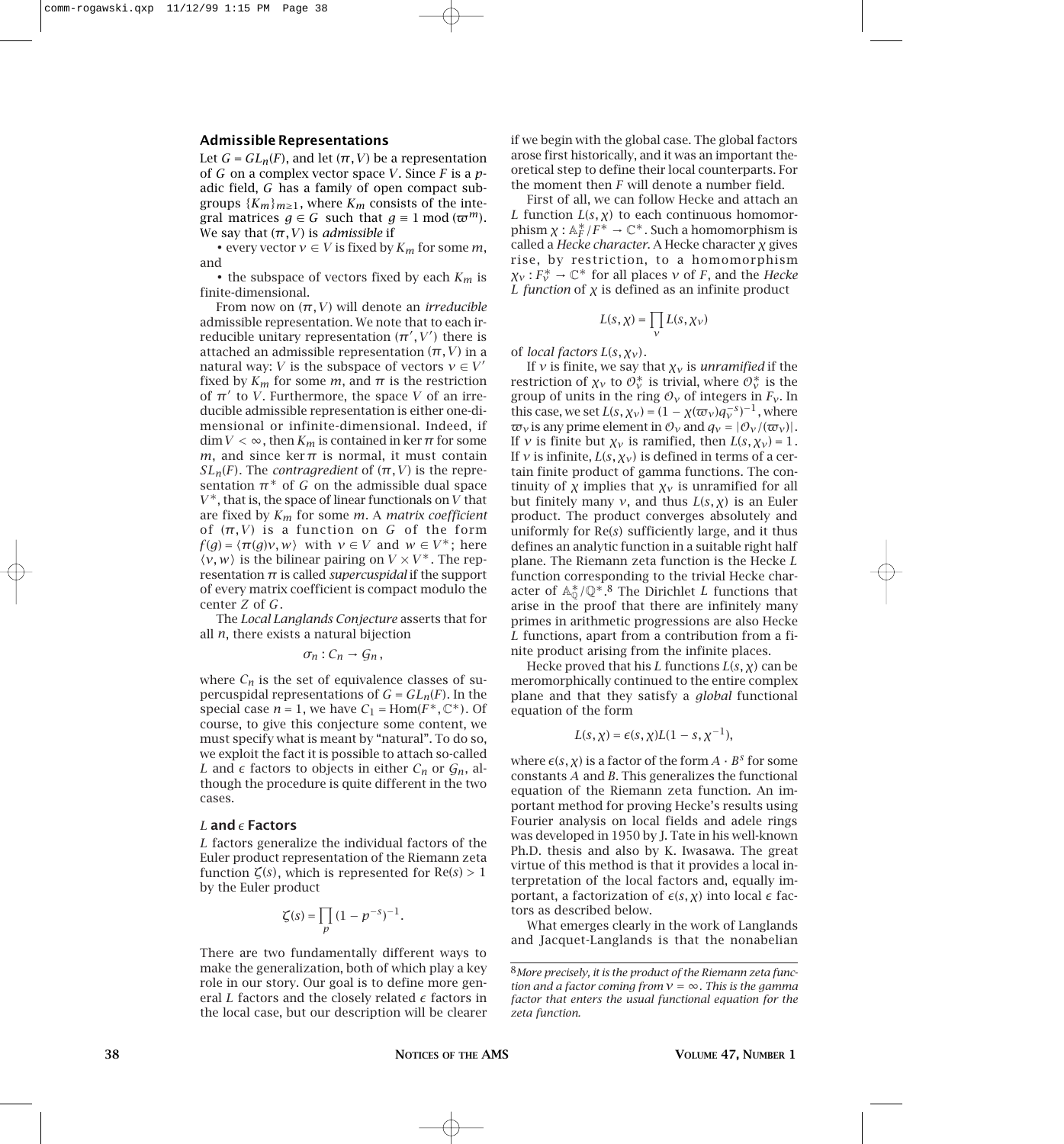generalization of a Hecke character is a *cuspidal* representation [BK], [CO], [G], [L1] of the adelic group  $GL_n(\mathbb{A}_F)$  or, more generally, of the adelic points of any reductive group over *F*. Just as a Hecke character  $\chi$  has local components  $\chi_{\nu}$ , a cuspidal representation  $\pi$  has local components  $\pi$ <sub>*v*</sub> that are irreducible admissible representations of  $GL_n(F_v)$ . In this light, Tate's thesis concerns the case  $n = 1$ , and one can then ask if there exists a generalization of it to *n >* 1. In the late 1950s and early 1960s the analogous problem for the multiplicative group of a division algebra in place of *GLn* was considered by Godement and Tamagawa. Shimura also considered the quaternion algebra case in connection with the analytic continuation of the zeta-functions attached to arithmetic quotients of the upper half-plane (*Shimura curves*). A full representation-theoretic treatment of the problem for *GLn* containing, in particular, a detailed local theory was given by Godement and Jacquet.

We shall focus only on the local part of the theory that is relevant to the statement of the Local Langlands Correspondence. Let *F* be a *p*-adic field. The Godement-Jacquet theory attaches local *L* and  $\epsilon$  factors to any irreducible admissible representation  $(\pi, V)$  of  $GL_n(F)$  in the following way. One introduces the so-called *zeta integrals*:

$$
Z(s,f,\Phi) = \int_{GL_n(F)} f(g)\Phi(g)|\det(g)|^s dg
$$

where  $dg$  is a Haar measure on  $GL_n(F)$ ,  $f$  is a matrix coefficient of  $π$ , and  $Φ$  is a locally constant function of compact support on the vector space *Mn*(*F*) of *n*-by-*n* matrices over *F*. Although the integral converges for Re(*s*) sufficiently large, it can be shown that  $Z(s, f, \Phi)$  extends to a rational function in *q*−*s*. Furthermore, there is a unique zeta integral of the form  $L(s, \pi) = P(q^{-s})^{-1}$ , where *P* is a polynomial of degree at most *n* with  $P(0) = 1$ , such that  $Z(s, f, \Phi)/L(s, \pi)$  is entire for all  $\Phi$  and f. Finally, the choice of a nontrivial additive character  $\psi$ : *F*  $\rightarrow$   $\mathbb{C}^*$  plays a role: one proves that for each choice of  $\psi$  there is a unique factor  $\epsilon(s, \pi, \psi)$  such that the following *local functional equation* holds for all *f* and Φ:

$$
\frac{Z(s,f,\Phi)}{L(s,\pi)} = \epsilon(s,\pi,\psi) \, \frac{Z(1-s,f^*,\hat{\Phi})}{L(1-s,\pi^*)}.
$$

Here  $f^*(g) = f(g^{-1})$ ,  $\hat{\Phi}$  is the Fourier transform of Φ relative to the character *ψ* of *F*, and *π*<sup>∗</sup> is the contragredient representation of  $\pi$ . Furthermore,  $\epsilon(s, \pi, \psi)$  is of the form  $\epsilon q^{\alpha s}$ , where  $\epsilon$  and  $\alpha$  are constants.

The second generalization of the Riemann zeta function is due to E. Artin, who defined an *L* function  $L(s, \rho)$  for any (continuous) finite-dimensional representation of the Galois group

$$
\rho: \operatorname{Gal}(\bar{F}/F) \to GL_n(\mathbb{C})
$$

of a number field *F* . Every such *ρ* factors through  $Gal(K/F)$  for some finite Galois extension  $K/F$ . For each finite place  $v$ , the choice of an embedding  $\bar{F} \rightarrow \bar{F}_\nu$  induces an embedding  $Gal(\bar{F}_V/F_V) \rightarrow Gal(\bar{F}/F)$ , uniquely defined up to conjugation. The pullback  $\rho_v$  of  $\rho$  to Gal( $\bar{F}_v/F_v$ ) is thus well defined up to equivalence, and we may define a local factor

$$
L(s, \rho_{\nu}) = \det(I - q_{\nu}^{-s} \rho_{\nu}(\Phi_{\nu}) | V^{I_{\nu}})^{-1}.
$$

Here *VIv* denotes the subspace of invariants under the inertia subgroup  $I_v$  of  $F_v$ , and  $\Phi_v$  is a Frobenius element. For infinite *v* the local factor is a finite product of gamma functions, as in the case of Hecke *L* functions. The *Artin L function* is defined as an infinite product  $L(s, \rho) = \prod_{v} L(s, \rho_v)$ .

The infinite product defines  $L(s, \rho)$  as a meromorphic function for  $Re(s) > 1$ . R. Brauer proved that  $L(s, \rho)$  extends meromorphically to the complex plane and satisfies a functional equation of the form  $L(s, \rho) = \epsilon(s, \rho)L(1 - s, \hat{\rho})$ , where  $\hat{\rho}$  is the contragredient of *ρ*. The existence of a factorization  $\epsilon(s,\rho)$  as a product of local factors was established by Langlands using local methods (unpublished, but now available on the Web site in footnote 4). Deligne published a shorter proof using global methods. The factorization, which depends on the choice of a nontrivial additive character  $\psi$ :  $\mathbb{A}_F/F \to \mathbb{C}^*$ , has the form  $\epsilon(s,\rho) = \prod_{v} \epsilon(s,\psi_{v},\rho_{v})$  in analogy with the factorization provided by the theory of Tate and Godement-Jacquet. The local factor  $\epsilon(s, \psi_{\nu}, \rho_{\nu})$  depends only on the restriction  $ψ<sub>ν</sub>$  of  $ψ$  to  $F<sub>ν</sub>$  and is characterized by suitable compatibility requirements.

#### **The Local Langlands Correspondence**

Once the local factors are known to exist, it is tempting to define the map  $\sigma_n$  by requiring that  $L(s, \pi) = L(s, \sigma_n(\pi))$  and  $\epsilon(s, \pi) = \epsilon(s, \sigma_n(\pi))$  for all supercuspidal  $\pi$ . Unfortunately, this does not determine  $\sigma_n$  uniquely. Henniart proved, however, that  $\sigma_n$  can be characterized by matching a more general type of local factors. Thus we introduce the final ingredient needed in order to state the correspondence precisely: the local factors attached to *pairs*. Again let *F* be a *p*-adic field.

If  $\rho$  and  $\rho'$  are representations of Gal( $\bar{F}/F$ ) of dimensions  $n$  and  $n'$  respectively, the results quoted in the previous paragraph allow us to attach local factors  $L(s, \rho \otimes \rho')$  and  $\epsilon(s, \psi, \rho \otimes \rho')$  to the tensor product  $\rho \otimes \rho'$ , which is a representation of dimension nn'. The analogue of this construction for admissible representations was carried out by Jacquet, Piatetski-Shapiro, and Shalika. They defined local factors  $L(s, \pi \times \pi')$  and  $\epsilon(s, \psi, \pi \times \pi')$  for any pair  $\pi$  and  $\pi'$  of irreducible admissible representations of  $GL_n(F)$  and  $GL_{n'}(F)$ respectively. These reduce to the Godement-Jacquet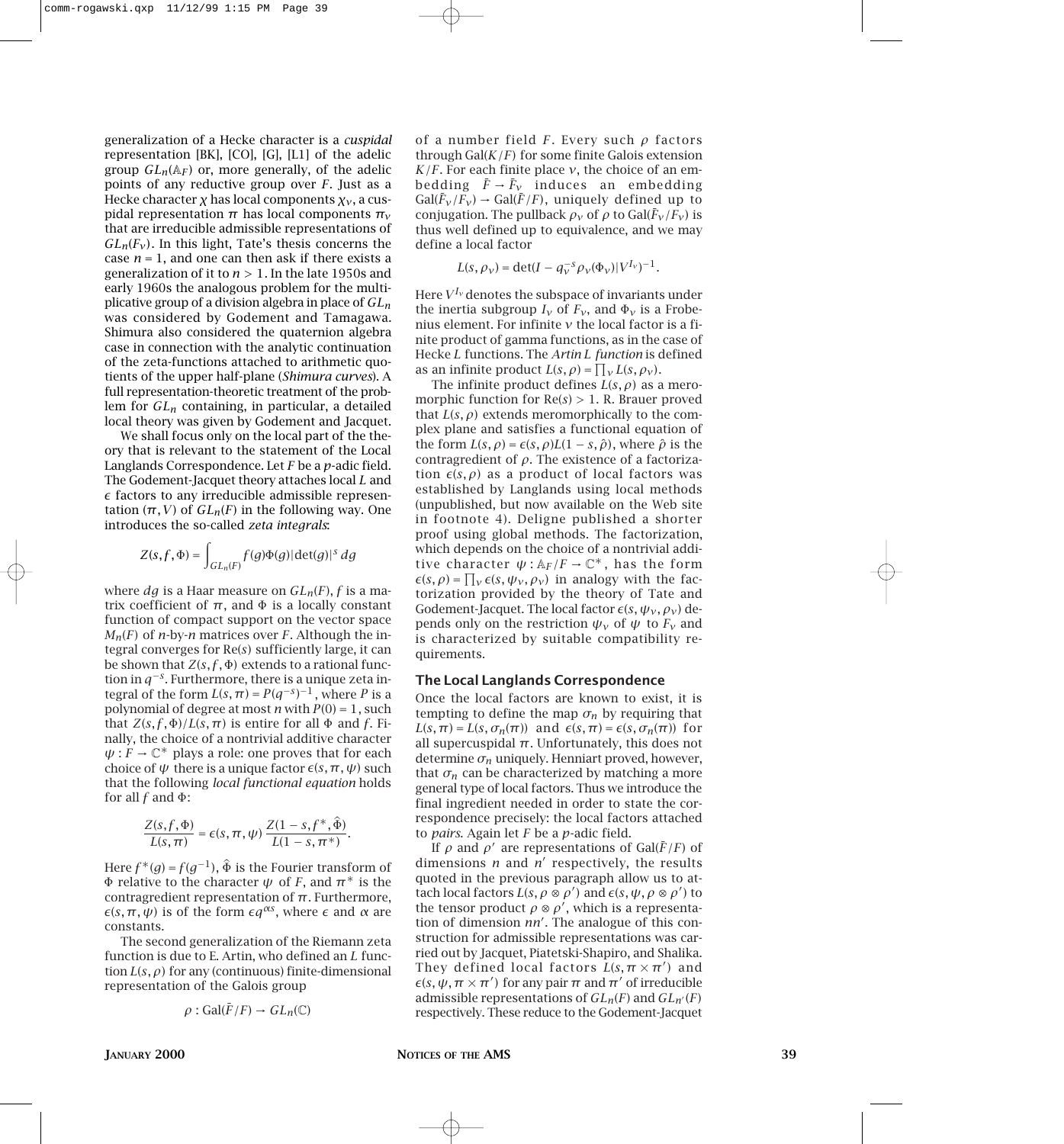factors when  $\pi'$  is the trivial representation of  $GL_1(F)$ .

The center *Z* of  $GL_n(F)$  consists of scalar matrices and thus is isomorphic to  $F^*$ . If  $\pi$  is an irreducible representation of  $GL_n(F)$ , then there is a character *ωπ* of *Z*, called the *central character* of *π*, such that *π*(*z*) = *ωπ* (*z*)*I* for all *z* ∈ *Z*. We regard  $\omega_{\pi}$  as a character of  $F^*$ .

*Main Theorem.* There exists a unique family of bijections

$$
\sigma_n:C_n\to\mathcal{G}_n
$$

for  $n \geq 1$  satisfying the following conditions:

(a)  $\sigma_1$  is the correspondence (2) of abelian local class field theory.

(b) For all pairs  $\pi \in C_n$  and  $\pi' \in C_{n'}$ , we have

$$
L(s, \pi \times \pi') = L(s, \sigma_n(\pi) \otimes \sigma_{n'}(\pi'))
$$

and

$$
\epsilon(s,\pi\times\pi')=\epsilon(s,\sigma_n(\pi)\otimes\sigma_{n'}(\pi')).
$$

(c) For all  $\pi$ ,  $\sigma_1(\omega_\pi) = \det(\sigma_n(\pi))$ .

As mentioned above, the uniqueness assertion had been established earlier by Henniart (1993). The articles [HT] and [H] establish existence in full generality, relying heavily on global results and methods coming from the theory of Shimura varieties and automorphic forms. Prior to that, Harris had proved the local correspondence for  $n < p$  and introduced a key technique of "non-Galois automorphic induction" used in both [HT] and [H]. The proof by Henniart is the shorter of the two. However, Harris and Taylor carry out a deep study of certain Shimura varieties at primes of bad reduction, thus generalizing an approach invented by Deligne for the case of modular curves. This represents important progress independent of its application to the local correspondence. Work of Arthur, Berkovitch, Carayol, Clozel, Deligne, Drinfeld, Kottwitz, Langlands, and others also plays a fundamental role.

The problem is to define a representation  $\sigma_n(\pi)$ of the Weil group given a supercuspidal representation  $π$ . The strategy is to embed the local problem in a global one. Roughly speaking, one chooses a suitable number field  $F'$  having  $F$  as one of its localizations and attempts to construct  $\sigma_n(\pi)$ by restricting certain representations of the global Galois group of  $F'$  to the local Weil group  $W(F/F)$ . The global representations are constructed geometrically. In the case  $n = 2$  and  $F' = \mathbb{Q}$ , they arise from the theory of modular curves, which yields a correspondence between cuspidal representations of  $GL_2(\mathbb{A}_{\mathbb{Q}})$  of a certain type and irreducible representations of the Galois group of Q occurring in the  $\ell$ -adic cohomology spaces of the modular curves. Since, as is easily shown, every supercuspidal representation  $\pi$  occurs as the local component of (infinitely many) cuspidal representa-

tions of the appropriate type, the modular curves provide natural candidates for  $\sigma_2(\pi)$ . The difficulty lies in showing that all of these candidates coincide and satisfy the conditions of the Main Theorem.

One would like to employ the same strategy in the case  $n > 2$ . However, there are no analogues of the modular curves for *GLn* in this case. The way around this, according to a suggestion first made by H. Carayol, is to exploit the fact that the group *GLn* over a *p*-adic field can be obtained as the localization at a *p*-adic place of certain "twisted" unitary groups over a suitable totally real number field  $F'$ . The unitary groups do give rise to a family of "Shimura varieties" that are analogous to the family of modular curves, and one obtains candidates for the representations  $\sigma_n(\pi)$  as in the case  $n = 2$ .

Carrying out this strategy is a difficult task. We refer to [C] for an excellent technical overview of the strategy of the proofs. The articles [C] and [Ku] describe also how the Main Theorem can be extended to a correspondence between the set of equivalence classes of all irreducible admissible representations and the set of finite-dimensional representations of the so-called Weil-Deligne group.

Many cases of the Local Langlands Correspondence had been established previously. We mention only the case  $n = 2$  which, of course, was handled first. Jacquet and Langlands verified the local correspondence for  $GL_2(F)$  for local fields of residual characteristic different from 2. The case *n* = 2 and residual characteristic 2 was settled using local methods in full generality by P. Kutzko in 1980, following work of J. Tunnell, who used global results to treat  $\mathbb{Q}_2$  itself and fields of residual characteristic 2 containing a cube root of unity. We also mention that the full Local Langlands Correspondence for *GLn* over local fields of characteristic *p* (fields of Laurent series in one variable over a finite field) was proved by Laumon, Rapoport, and Stuhler in 1991.

Although the Main Theorem establishes an intimate relation between two dissimilar kinds of objects, neither the statement nor its proof provides a direct method for construction of either type of object explicitly. A local approach to the theory of admissible representations of *GLn*(*F*) has been developed by C. Bushnell and Kutzko. Although this approach does not yet provide a proof of the local correspondence, it does provide important insight into the internal structure of the representations themselves.

As mentioned above, the global reciprocity law is a statement relating Galois representations and cuspidal representations [CL]. It seems out of reach at present in the number-field case. However, for global fields of positive characteristic, Drinfeld established the global correspondence for *GL*2 using his theory of shtukas. In an exciting recent